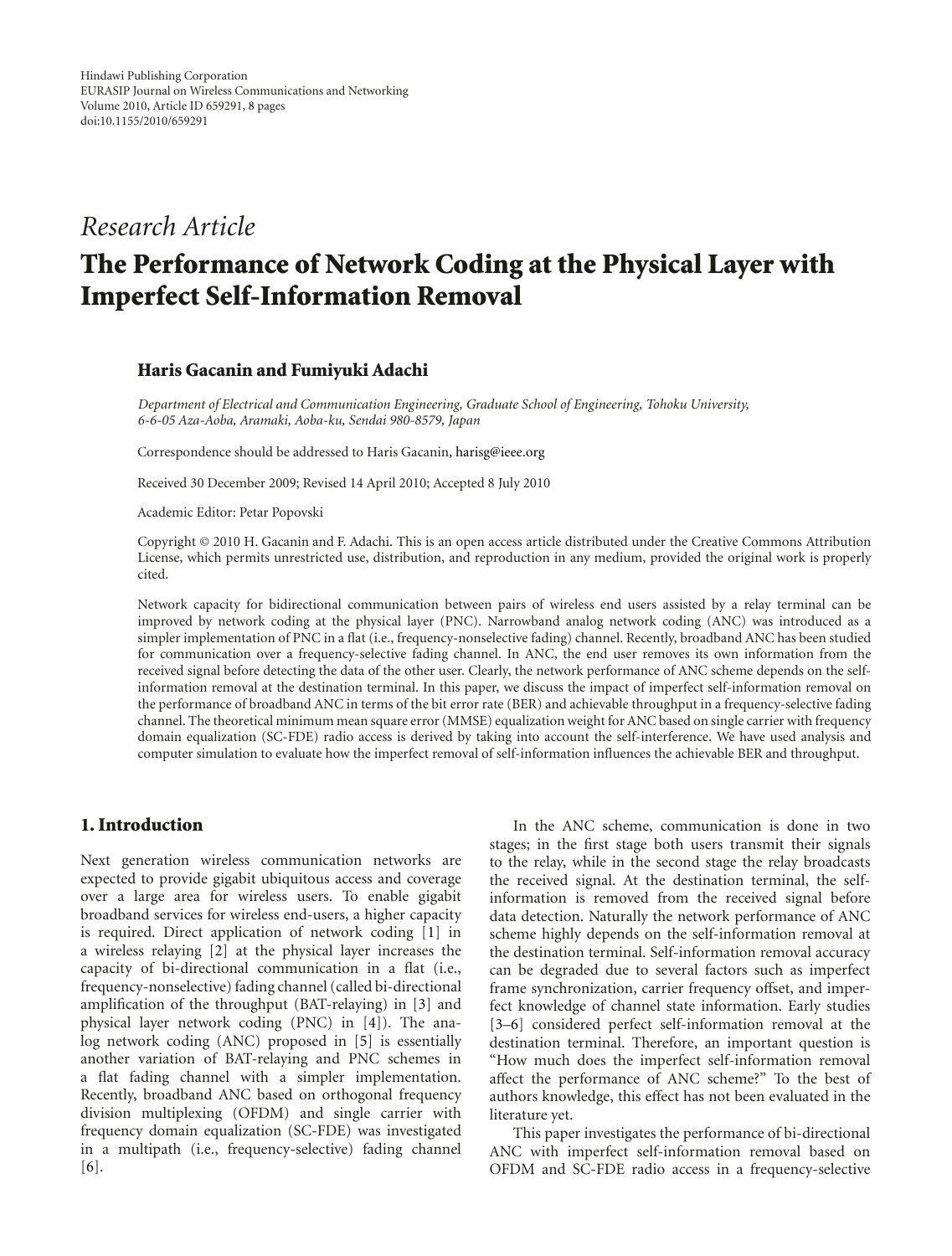

Figure 1: Network model.

fading channel. The performance metrics of practical interest are (i) the bit error rate (BER) and (ii) throughput. The achievable performance with imperfect self-information removal is evaluated by analysis and computer simulation. We develop a theoretical model to take into consideration a random nature of self-interference due to imperfect self-information removal. The theoretical MMSE weight for SC-FDE is derived by taking into account the selfinterference. The theoretical expressions are derived based on the Gaussian approximation of both the residual intersymbol interference (ISI) after equalization and the selfinterference due to imperfect self-information removal.

The remainder of this paper is organized as follows. Section 2 explains the network model. In Section 3, we present the theoretical performance with imperfect selfinformation removal. Numerical and computer simulation results are presented in Section 4. Section 5 concludes the paper.

#### **2. Network Model**

This section firstly presents bi-directional ANC based on OFDM and SC-FDE radio access, and then we present a theoretical model for random self-interference due to imperfect self-information removal.

*2.1. Broadband ANC Scheme.* A two-way relay network with the users  $T_0$  and  $T_1$  and the relay  $R$  is illustrated in Figure 1. We assume that coverage area of terminals  $T_0$  and  $T_1$ includes relay terminal *R* while they are out of each other's transmission range due to solid obstacles as illustrated in Figure 1. Each terminal is equipped with an omnidirectional antenna, and the communication takes place in two stages as summarized in Table 1. During the first stage, terminals *T*<sup>0</sup> and *T*<sup>1</sup> transmit simultaneously. During the second stage, the relay broadcast the received signal to both terminals  $T_0$ and *T*<sup>1</sup> using an amplify-and-forward network protocol [7].

Information bit sequence of length *M* is channel coded, bit interleaved, and mapped into the data-modulated symbols using quadrature phase-shift keying (QPSK) modulation scheme. The terminal  $T_j$  data-modulated sequence is divided into *N<sub>c</sub>*-symbol blocks  $\{d_j^k(n); n = 0 \sim N_c - 1\}$ for  $k = 0$  ∼ *M/N<sub>c</sub>* − 1 with  $E[|d_j^k(n)|^2] = 1$ , where  $E[·]$ 

Table 1: Network protocol.

| First stage              | Second stage             |
|--------------------------|--------------------------|
| $T_0, T_1 \rightarrow R$ | $R \rightarrow T_0, T_1$ |

denotes the ensemble average. Henceforth, the frame index *k* is omitted without loss of generality. We consider two radio access schemes for bi-directional ANC: (i) OFDM and (ii) SC-FDE. In the case of SC radio access, the transmit signal is given by  $\{d_i(n)\}\$ , while in the case of OFDM signaling,  ${d_i(n)}$  is fed to an *N<sub>c</sub>*-point inverse fast Fourier transform (IFFT) to generate the OFDM signal. After insertion of  $N_{\varphi}$ sample cyclic prefix into the guard interval (GI), the signal is transmitted over a frequency-selective fading channel.

The signal propagates through the channel with a discrete-time channel impulse response  $h_{m,j}(\tau)$  given by

$$
h_{m,j}(\tau) = \sum_{l=0}^{L-1} h_{l,m,j} \delta(\tau - \tau_l),
$$
 (1)

where *L*,  $h_{l,m,j}$ ,  $\tau_l$ , and  $\delta(t)$  denote the number of paths, the path gain between the terminal *T<sup>j</sup>* and relay at stage *m* (=1,2), the *l*th path time delay normalized by IFFT sampling period, and the delta function, respectively. Without loss of generality, we assume that  $\tau_0 = 0 < \tau_1 < \cdots < \tau_{L-1}$  and that the *l*th path time delay is  $\tau_l = l\Delta$ , where  $\Delta$  ( $\geq$  1) defines the separation between adjacent paths.

*Stage I.* The signals transmitted from both terminals are superimposed in the wireless channel and reach the relay simultaneously. In this paper, we assume ideal synchronization and also assume no path loss and shadowing loss. It should be noted that the assumptions of no path loss and shadowing loss do not change our general conclusion.

The signal received at the relay terminal in the frequency domain can be represented as

$$
R_r(n)
$$

$$
= \begin{cases} \sqrt{P_s} [S_0(n)H_{0,0}(n) + S_1(n)H_{0,1}(n)] + N_r(n), & SC, \\ \sqrt{P_s} [d_0(n)H_{0,0}(n) + d_1(n)H_{0,1}(n)] + N_r(n), & OFDM, \end{cases}
$$
(2)

for  $n = 0 \sim N_c - 1$ , where  $P_s$  (= $E_s/T_c$ ),  $S_i(n)$ ,  $H_{0,i}(n)$ , and  $N_r(n)$ , respectively, denote the transmit signal power, the Fourier transforms of the terminal  $T_j$  transmit signal, the channel gain between  $T_j$  and  $R$ , and the additive white Gaussian noise (AWGN) at the relay with power spectral density *N*0. *Es* and *T<sup>c</sup>* denote the data-modulated symbol energy and the sampling interval of IFFT. The received signal at the relay is amplified and broadcasted to both destination terminals.

*Stage II.* At the terminal  $T_j$ ,  $N_c$ -point FFT is applied to decompose the received signal into  $N_c$  frequency components represented by

$$
R_j(n) = \sqrt{P_s} R_r(n) H_{1,j}(n) + N_j(n), \tag{3}
$$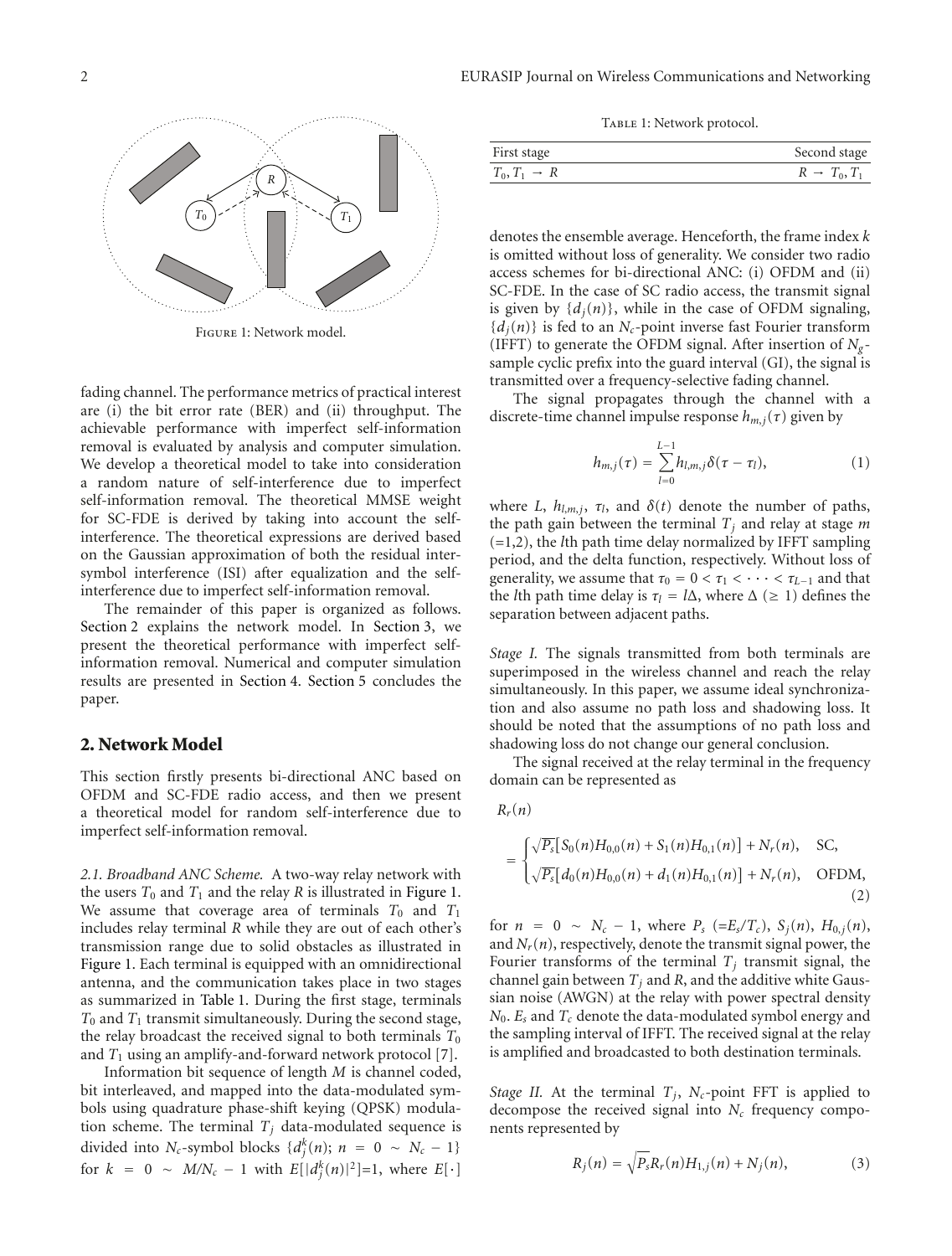for *j* ∈ {0, 1} and *n* = 0 ∼ *N<sub>c</sub>* − 1, where *R<sub>r</sub>*(*n*), *H*<sub>1,*j*</sub>(*n*), and  $N_i(n)$  denote the Fourier transforms of the relay transmitted signal, the channel gain between *R* and terminal *Tj*, and the additive white Gaussian noise (AWGN) with power spectral density  $N_0$  at the terminal  $T_i$ , respectively.

*2.2. Self-Information Removal.* The terminal *T<sup>j</sup>* removes its self-information from the received signal. However, the self-information removal is not perfect, and hence, the self interference is present. Since an exact analysis of self interference is quite difficult if not impossible, we introduce a simplified model to include the random interference resulting from, for example, imperfect channel estimation as

$$
\widetilde{R}_j(n) = R_j(n) - P_s S_j(n) \hat{H}_{0,j}(n) \hat{H}_{1,j}(n), \tag{4}
$$

where  $S_i(n)$  denotes the SC- or OFDM-transmitted signal of the terminal  $T_j$  (i.e.,  $\{d_j(n)\}\$ in case of OFDM and FFT[{ $d_j(n)$ }] for SC-FDE). In (4),  $\hat{H}_{m,j}(n) = H_{m,j}(n)$  –  $\delta_{m,i}(n)$ , where the error term  $\delta_{m,i}(n)$  (*m* = 0, 1) is assumed to be independent zero mean complex Gaussian random variable [8]. Thus, we can rewrite (4) as

$$
\widetilde{R}_j(n) = R_j(n) - P_s S_j(n) H_{0,j}(n) H_{1,j}(n) + \Delta_j(n), \quad (5)
$$

where  $\Delta_j(n)$  denotes the random self interference due to imperfect channel estimation given by

$$
\Delta_j(n) = P_s \Big[ H_{0,j}(n) \delta_{1,j}(n) + H_{1,j}(n) \delta_{0,j}(n) + \delta_{0,j}(n) \delta_{1,j}(n) \Big].
$$
\n(6)

For the given channel gains  $H_{m,j}(n)$ , the products  $H_{1,j}(n) \delta_{0,j}(n)$  and  $H_{1,j}(n) \delta_{0,j}(n)$  are also assumed to be independent complex Gaussian random variables. On the other hand, the cross term  $\delta_{0,j}(n)\delta_{1,j}(n)$  is not a Gaussian variable. However, most of the time, the term  $\delta_{0,i}(n)\delta_{1,i}(n)$ is much smaller than  $H_{1,j}(n)\delta_{0,j}(n) + H_{1,j}(n)\delta_{0,j}(n)$  and therefore can be neglected. As a consequence, the self interference  $\Delta_i(n)$  behaves as a complex Gaussian random variable with the variance given as  $E[|\Delta_j(n)|^2] = P_s^2 \beta^2 \overline{H}(n)$ ,  $\text{where } \overline{H}(n) = |H_{0,j}(n)|^2 + |H_{1,j}(n)|^2 \text{ and } \beta = \sqrt{E[|\delta_{m,j}(n)|^2]}$ denotes the root mean square (rms) estimation error, which reflects the degree of imperfect self-information removal due to estimation error at the destination end. The case with  $\beta = 0$  represents the perfect self-information removal case. We note here that the self interference also may be caused by imperfect synchronization, carrier frequency offset, and so forth, in addition to the imperfect channel estimation, but their analysis is out of the scope of this work.

*2.3. FDE.* One-tap equalization is applied in the frequency domain to combat the channel impairments as presented below. The equalized signal can be represented as

$$
\widehat{R}_j(n) = \widetilde{R}_j(n) w_j(n), \tag{7}
$$

for  $n = 0 \sim N_c - 1$ , where the equalization weight at the terminal  $T_j$  is given by (8) at the top of the next page. We note here that the theoretical MMSE equalization weight for SC-FDE is derived to take into consideration the random interference due to imperfect self-information removal (see the appendix).

$$
w_{j}(n) = \begin{cases} \frac{H_{0,\overline{j}}^{*}(n)H_{1,j}^{*}(n)}{\left|H_{0,\overline{j}}(n)H_{1,j}(n)\right|^{2} + \beta^{2}\overline{H}(n) + (E_{s}/2N_{0})^{-1}\left|H_{1,j}(n)\right|^{2} + (E_{s}/2N_{0})^{-2}}, & \text{SC},\\ \frac{H_{0,\overline{j}}^{*}(n)H_{1,j}^{*}(n)}{\left|H_{0,\overline{j}}(n)H_{1,j}(n)\right|^{2}}, & \text{OFDM}.\end{cases}
$$
(8)

In the case of SC-FDE transmission,  $N_c$ -point IFFT is applied to (7) to obtain decision variables for data detection, while for OFDM case, (7) denotes the decision variables. Finally, the log-likelihood ratio (LLR) is computed, and deinterleaving followed by Viterbi decoding is carried out.

#### **3. Performance Analysis**

In this section, we first present the conditional signal-tointerference plus noise ratio (SINR) taking into account imperfect self-information removal. Later the conditional BER and throughput expressions are presented. We note here that the derivation of closed form BER and throughput expressions with imperfect self-information removal is very difficult if not impossible due to the presence of the residual ISI after FDE and self interference term in (11). We assume that the relay normalizes received signal (2) by the factor *α* which represents its noise variance. This will not alter the signal-to-noise ratio (SNR) but will assist theoretical derivations.

*3.1. Decision Variables with Imperfect Self-Information Removal.* Using (2) through (6), the decision variables at the terminal  $T_j$  after equalization can be expressed as

$$
\hat{d}_j(n) = \begin{cases} P_s d_{\overline{j}}(n) \widetilde{H} + I_j(n) + \frac{1}{N_c} \sum_{n=0}^{N_c - 1} \widetilde{N}_j(n), & \text{SC}, \\ P_s d_{\overline{j}}(n) \widehat{H}_j(n) + I_j(n) + \widetilde{N}_j(n), & \text{OFDM}, \end{cases}
$$
(9)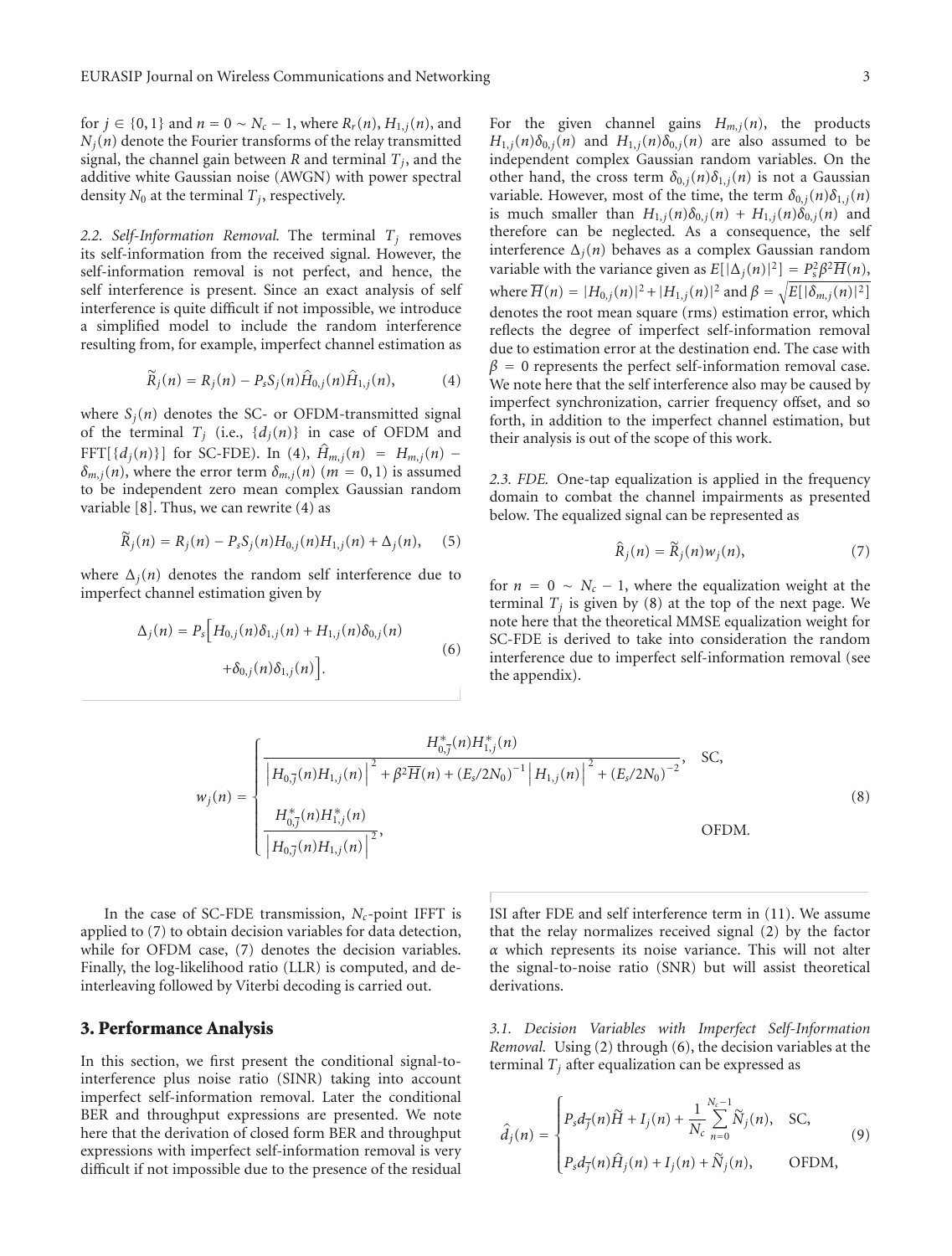where

$$
\widetilde{H} = \frac{1}{\sqrt{\alpha}} \frac{1}{N_c} \sum_{n=0}^{N_c - 1} H_{0,\overline{j}}(n) H_{1,j}(n) w_j(n),
$$
  
\n
$$
\widehat{H}_j(n) = \frac{1}{\sqrt{\alpha}} H_{0,\overline{j}}(n) H_{1,j}(n) w_j(n),
$$
  
\n
$$
\widetilde{N}_j = \frac{P_s}{\sqrt{\alpha}} H_{1,j}(n) N_r(n) w_j(n) + N_j(n) w_j(n),
$$
\n(10)

with  $\bar{j} = 0(1)$  if  $j = 1(0)$ . In (9),  $S_i(n) = d_i(n)$  in the case of OFDM while  $S_i(n)$  = FFT[ $\{d_i(n)\}$ ] for SC-FDE radio access.  $I_i(n)$  denotes the total interference (i.e., the residual ISI after equalization plus random self interference due to imperfect self-information removal) given by (11) at the top of the next page. We note here that in the case of OFDM the ISI is eliminated by the insertion of the cyclic prefix within the GI.

$$
I_j(n)
$$
\n
$$
= \begin{cases}\n\frac{P_s}{\sqrt{\alpha}N_c} \sum_{n=0}^{N_c-1} \hat{H}(n) \sum_{t'=0}^{N_c-1} d_{\overline{j}}(t') \exp\left(j2\pi n \frac{t-t'}{N_c}\right) \\
+ \frac{1}{\sqrt{\alpha}N_c} \sum_{n=0}^{N_c-1} \Delta_j(n) w_j(n),\n\end{cases} \text{SC},
$$
\n
$$
\frac{1}{\sqrt{\alpha}} \Delta_j(n) w_j(n), \text{OPDM}.
$$
\n(11)

It can be seen from (11) that the residual ISI is a weighted sum of a large number of independent and identically distributed (i.i.d.) data-modulated symbols as shown by summation in (11). The Gaussian approximation of the residual ISI remains valid only if the number of ISI components is large and if they are i.i.d. so that the central limit theorem can be considered. This is true for OFDM and SC-FDE when the IFFT/FFT size is large enough. Thus, we assume that the residual ISI after FDE, for SC-FDE, can

 $\sim$   $\sim$   $\sim$   $\sim$ 

be approximated as a complex-valued random Gaussian variable. Consequently, since the self interference due to imperfect self-information removal can be approximated as a complex-valued random Gaussian variable (see Section 2.2), the sum of the residual ISI, the self interference, and AWGN can be treated as a new complex-valued random Gaussian noise with variance  $2\sigma^2$  given by

$$
2\sigma^{2} = \begin{cases}\n\frac{2N_{0}}{T_{c}N_{c}} \frac{1}{N_{c}} \sum_{n=0}^{N_{c}-1} |w_{j}(n)|^{2} \\
+ \frac{2N_{0}}{T_{c}N_{c}} \frac{P_{s}}{\alpha N_{c}} \sum_{n=0}^{N_{c}-1} |H_{1,j}(n)w_{j}(n)|^{2} \\
+ \frac{P_{s}^{2}}{\alpha N_{c}} \sum_{n=0}^{N_{c}-1} |\hat{H}_{j}(n)w_{j}(n)|^{2} - |\tilde{H}|^{2} \\
2\sigma^{2} = \begin{cases}\n+\frac{\beta^{2} P_{s}^{2}}{\alpha N_{c}} \sum_{n=0}^{N_{c}-1} \overline{H}(n) |w_{j}(n)|^{2}, & \text{SC}, \\
\frac{2N_{0}}{T_{c}N_{c}} |w_{j}(n)|^{2} \\
+ \frac{2N_{0}}{T_{c}N_{c}} \frac{P_{s}}{\alpha} |H_{1,j}(n)w_{j}(n)|^{2} \\
+ \frac{\beta^{2} P_{s}^{2}}{\alpha} \overline{H}(n) |w_{j}(n)|^{2}, & \text{OFDM.} \n\end{cases}\n\end{cases}
$$
\n(12)

It can be seen from (9) that the OFDM (SC-FDE) equalized (IFFT) output can be seen as a random variable with mean  $P_s d_{\overline{j}}(n)H(P_s d_{\overline{j}}(n)H(n))$ . Using (9) and (12), the conditional signal-to-interference plus noise ratio (SINR)  $\gamma_i[E_s/N_0, \{H_{m,i}(n)\}]$  at the *j*th terminal  $T_i$  is represented by (13).

$$
\gamma_{j}\left[\frac{E_{s}}{N_{0}},\left\{H_{m,j}(n)\right\}\right]
$$
\n
$$
=\begin{cases}\n\frac{\left|\tilde{H}\right|^{2}}{\left(\frac{1}{N_{c}}\right)^{N_{c}-1} \left|\tilde{H}\right|^{2}-\left|\tilde{H}\right|^{2}+\left(\frac{\beta}{N_{c}}\right)^{2}\sum_{n=0}^{N_{c}-1} \overline{H}(n)\left|w_{j}(n)\right|^{2}+\left(\frac{1}{N_{c}}\right)^{N_{c}-1} \left[\left(\frac{E_{s}N_{c}}{2N_{0}}\right)^{-1}\left|H_{1,j}(n)\right|^{2}+\left(\frac{E_{s}}{2N_{0}}\right)^{-2}\right]\left|w_{j}(n)\right|^{2}}^{2}, & \text{SC}, \\
\frac{\left|H_{0,\overline{j}}(n)\right|^{2}\left|H_{1,j}(n)\right|^{2}}{\beta^{2}\overline{H}(n)+\left(\frac{E_{s}}{2N_{0}}\right)^{-1}\left|H_{1,j}(n)\right|^{2}+\left(\frac{E_{s}}{2N_{0}}\right)^{-2}}, & \text{OFDM}.\n\end{cases}
$$
\n(13)

*3.2. BER and Throughput Analysis for Uncoded System.* We assume QPSK data modulation with all "1" transmission without loss of generality. The conditional BER at the terminal  $T_i$  is given by [8]

$$
P_{j,b}\left(\frac{E_s}{N_0}, \left\{H_{m,j}(n)\right\}\right) = \frac{1}{2} \operatorname{erfc}\left[\sqrt{\frac{1}{4}\gamma_j\left(\frac{E_s}{N_0}, \left\{H_{m,j}(n)\right\}\right)}\right], \quad (14)
$$

where  $E_s/N_0$  and erfc[ $\cdot$ ] denote the given average signal energy per symbol-to-AWGN power spectrum density ratio and the complementary error function, respectively. We define the packet length of *M* bits. Using (14), the conditional packet error rate (PER) at the terminal  $T_j$  can be expressed by

$$
P_{j, \text{packet}}\bigg(\frac{E_s}{N_0}, \Big\{H_{m,j}(n)\Big\}\bigg) = 1 - \bigg[1 - P_{j,b}\bigg(\frac{E_s}{N_0}, \Big\{H_{m,j}(n)\Big\}\bigg)\bigg]^M. \tag{15}
$$

The average PER at terminal *T<sup>j</sup>* can be numerically evaluated by averaging the conditional PER (15) over all possible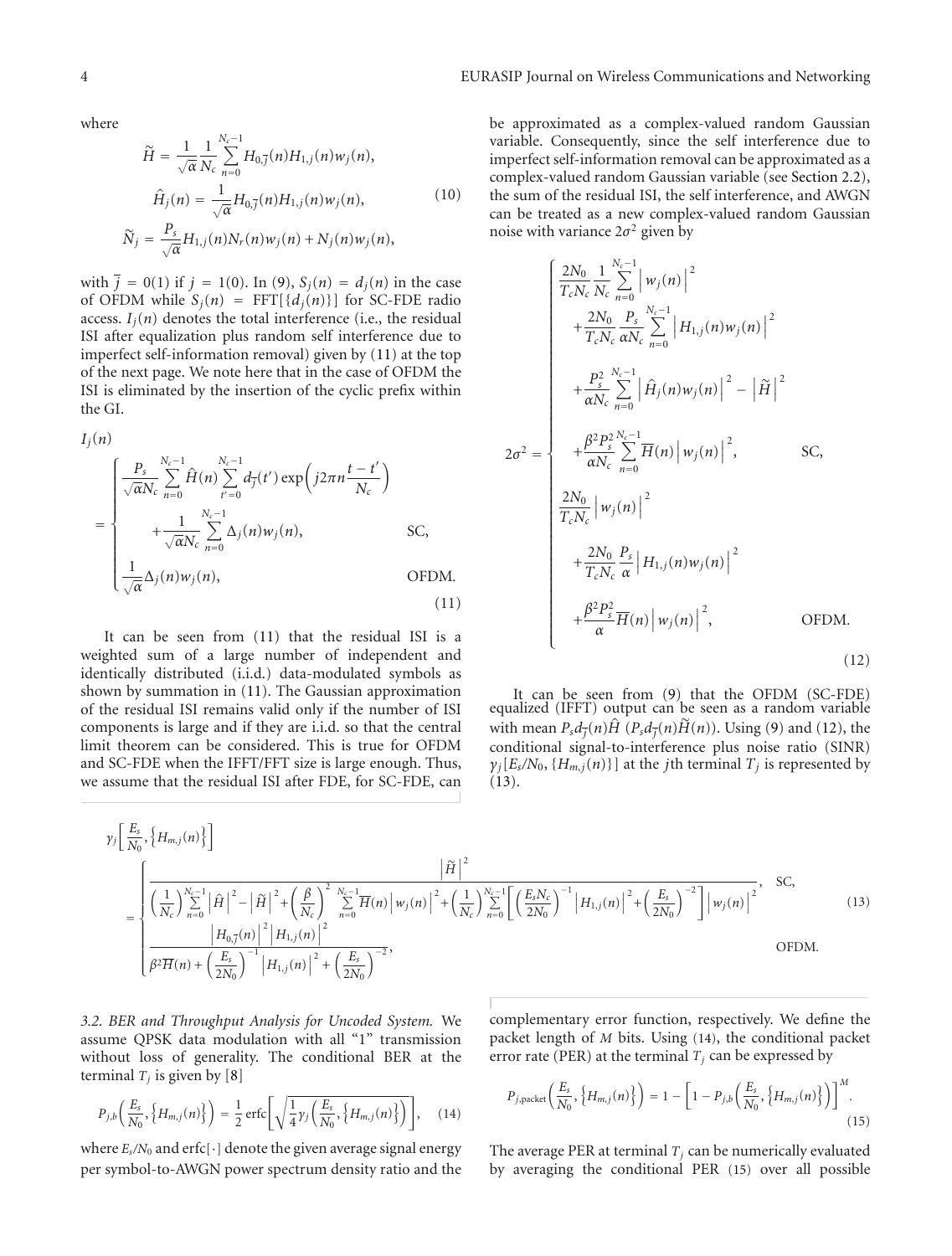

Figure 2: Uncoded BER versus *β* of broadband ANC.

realizations of  ${H_{m,i}(n); n = 0 ~ \sim N_c - 1}$  as

$$
P_{j,\text{packet}}\left(\frac{E_s}{N_0}\right) = E\bigg[P_{j,\text{packet}}\bigg(\frac{E_s}{N_0}, \bigg\{H_{m,j}(n)\bigg\}\bigg)\bigg].\tag{16}
$$

Finally, the achievable throughput  $\eta_i$  at terminal  $T_i$  is given as

$$
\eta_j = 1 - P_{j, \text{packet}} \left( \frac{E_s}{N_0} \right),\tag{17}
$$

which is the theoretical throughput achievable by selective repeat ARQ, where the transmission is done using a packet of 2 OFDM symbols (i.e., two *Nc*-sample IFFT blocks).

The evaluation of the throughput is done by Monte-Carlo numerical computation method as follows. First, a set of channel gains  ${H_{m,j}(n)}$ ;  $n = 0 \sim N_c - 1}$  is generated as a Fourier transform of the corresponding channel impulse response given by (1). Then, the equalization weight  ${w_i(n)}$ ;  $n = 0 \sim N_c - 1$ } is computed for each of the source terminals [6]. Secondly, the conditional BER is computed using (14) for the given set of channel gains  ${H_{m,j}(n)}$  for the given  $E_s/N_0$ . Then, the average PER is computed using (16) to obtain the achievable throughput by evaluating (17).

### **4. Results and Discussions**

Numerical and computer simulation parameters are summarized in Table 2. In our numerical evaluation and computer simulation, we assume  $N_c$  = 256, GI length of  $N_g$  = 32 samples, and ideal coherent QPSK data modulation and demodulation. The information bit sequence length is taken to be 1024 bits. For channel coding, we apply  ${g_1 = (111)}$ ,  $g_2$  = (101)} convolutional encoder [9] with coding rate 1/2 and constraint length 3 (each new frame state of the encoder is initialized before transmission). 2048-bit random interleaver is used as channel interleaver. At the receiver, a hard decision Viterbi decoder is applied. The propagation channel is an *L* <sup>=</sup> 16-path block Rayleigh fading channel having the uniform power delay profile, where  $\{h_{l,m,j}; l =$ 0 <sup>∼</sup> *L* <sup>−</sup> 1} are zero mean independent complex variables with  $E[|h_{l,m,j}|^2] = 1/L$ . The normalized Doppler frequency  $f_D T_s = 10^{-4}$ , where  $1/T_s = 1/[T_c(1 + N_g/N_c)]$  is the transmission symbol rate, is assumed (under this assumption, the path gains can be considered to remain almost constant over a packet of 1024 information bits and vary packet-by-packet). We assume that the maximum time delay of the channel is less than the GI length (i.e.,  $L < N_g$  with  $\Delta = 1$ ) and that all paths in any channel are independent of each other. In this paper, we do not consider geometry, and thus, we assume neither shadowing nor path loss.

*4.1. BER.* We perform computer simulation to evaluate the uncoded and coded BER of broadband ANC as a function of the cancelation factor *β* with the average signal energy per bit-to-AWGN power spectrum density ratio  $E_b/N_0$  (=  $0.5 \times 0.5 \times (E_s/N_0) \times (1+N_g/N_c)$  as a parameter being illustrated in Figures 2 and 3. The uncoded BER is evaluated by both numerical computation using (14) and computer simulation, while the coded BER is measured by computer simulation.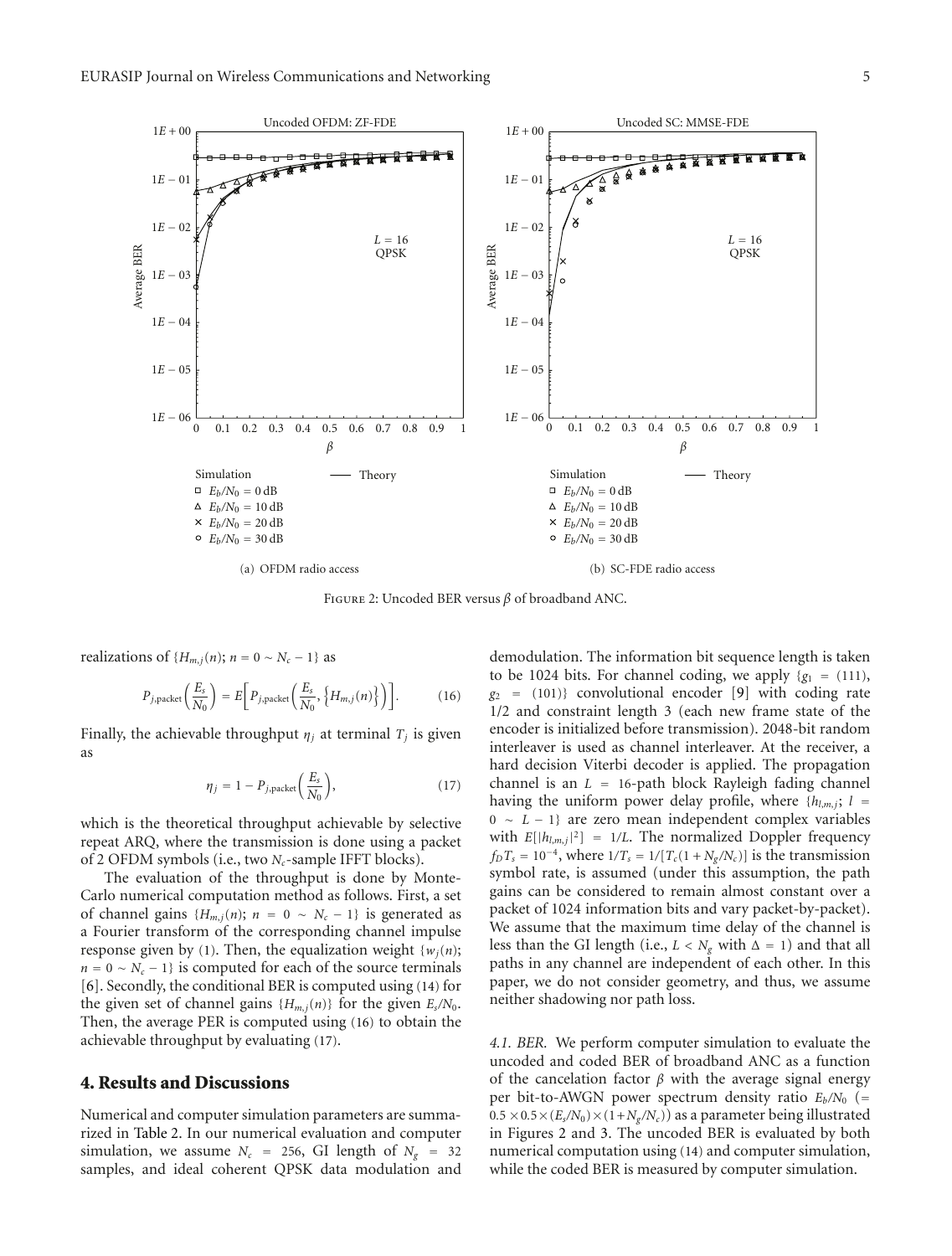Coded OFDM: ZF-FDE Coded SC: MMSE-FDE 1*E* + 00  $1E + 00$  $1E - 01$  $1E - 01$ 1*E −* 02 1*E −* 02  $L = 16$  $L = 16$ Average BER Average BER Average BER Average BER QPSK QPSK  $1E - 03$ 1*E −* 03 1*E −* 04 1*E −* 04 1*E −* 05 1*E −* 05  $1E - 06\frac{L}{0}$  $1E - 06$ 0 0.1 0.2 0.3 0.4 0.5 0.6 0.7 0.8 0.9 1 0 0.1 0.2 0.3 0.4 0.5 0.6 0.7 0.8 0.9 1 *β β*  $-\theta$  *E<sub>b</sub>*/N<sub>0</sub> = 0 dB  $E_b/N_0 = 15$  dB  $-\theta - E_b/N_0 = 0$  dB  $-E_b/N_0 = 15$  dB  $E_b/N_0 = 5$  dB  $E_b/N_0 = 20$  dB  $-E_b/N_0 = 5$  dB  $E_b/N_0 = 20$  dB  $\star$  *E<sub>b</sub>*/N<sub>0</sub> = 10 dB  $-E_b/N_0 = 10$  dB (b) SC-FDE radio access (a) OFDM radio access

Figure 3: Coded BER versus *β*.

| Transmitter | Data modulation                                | <b>OPSK</b>      |
|-------------|------------------------------------------------|------------------|
|             | Block/IFFT size                                | $N_c = 256$      |
|             | GI                                             | $N_{\rm e} = 32$ |
| Channel     | L-path block Rayleigh fading with $\Delta = 1$ |                  |
| Receiver    | FDE.                                           | MMSE, ZF         |
|             | Channel estimation                             | Ideal            |
|             |                                                |                  |

TABLE 2: Simulation parameters.

It can be seen from the figure that in a lower  $E_b/N_0$  region, impact of imperfect self-information removal is negligible; for  $E_b/N_0 = 0$  and 5 dB, the BER performance slightly degrades as the cancelation coefficient *β* increases. On the other side, for a higher  $E_b/N_0$ , the BER performance is severely affected by imperfect self-information removal. For example, if 10 times increase of the BER performance is allowable in comparison with the perfect self-information removal (i.e., *β* = 0) case, it is required to cancel 96% of self-information (*β* = 0.04 in Figure 2) for uncoded OFDM case, while SC-FDE radio access is more sensitive to self-information removal since more than 99% of cancelation is required to allow only 10 times performance degradation. It can be seen from the figure that more self-interference is allowed in the lower  $E_b/N_0$ region to achieve the same performance degradation.

In the case of channel coding illustrated in Figure 3, a higher resistance to imperfect self-information removal due to channel coding gain is observed; a lower percentage of cancelation is required to allow 10 times performance degradation in comparison with the uncoded case. Note that,



FIGURE 4: Throughput versus  $E_b/N_0$ .

the BER of broadband ANC based on SC-FDE is lower in comparison with OFDM radio access due to the frequency diversity gain obtained through MMSE-FDE. However, the BER performance between their coded performances is significantly reduced since OFDM system achieves the frequency diversity gain through channel decoding. In this paper, we assume simple convolutional encoding and hard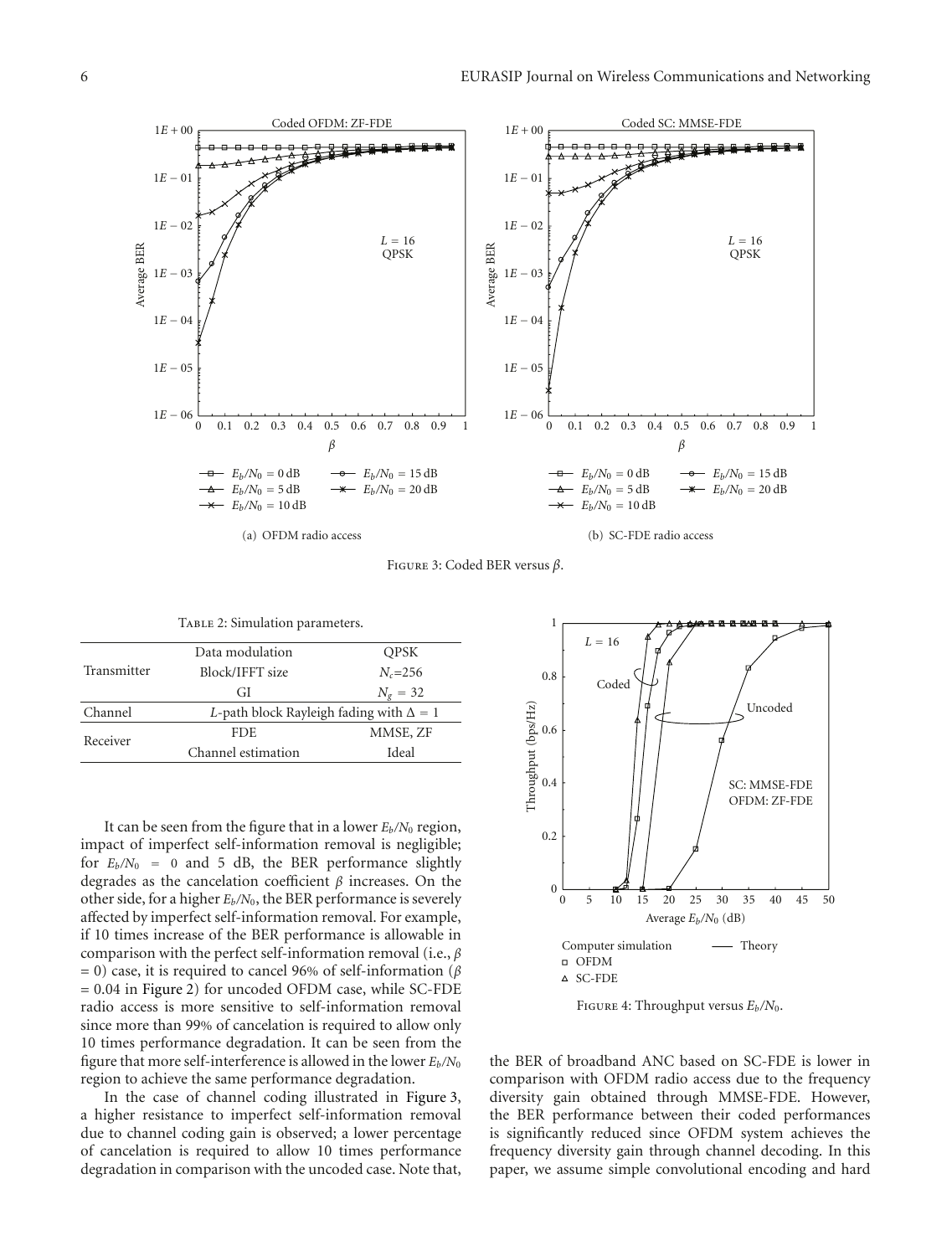

Figure 5: Throughput versus *β*.

decision Viterbi decoding, which provides a relatively small coding gain. Much larger coding gain can be obtained with soft decision decoding or state-of-the-art channel coding techniques such as turbo codes and low-density parity check codes.

*4.2. Throughput.* The achievable throughput of broadband ANC as a function of  $E_b/N_0$  is illustrated in Figure 5 for (i) uncoded and (ii) coded cases. The uncoded case is numerically evaluated by (17). Throughput in the coded case is evaluated by measuring the BER by computer simulation. Then, the PER is computed using (16) assuming that the bit errors after decoding are random, and finally, we compute the throughput using (17). In the uncoded case, the achievable throughput of broadband ANC using SC-FDE is higher than that using OFDM. This is because SC-FDE is able to exploit the channel frequency selectivity and obtain frequency diversity gain. However, the OFDM system achieves the frequency diversity gain through channel decoding. The performance difference between coded SC-FDE and coded OFDM is significantly reduced. In this paper, we assumed the hard decision decoding; however, the use of soft decision decoding provides better throughput.

Next, we discuss the impact of self-information removal on the achievable throughput. We perform computer simulation to evaluate the achievable throughput of broadband ANC as a function of the cancelation factor *β* as illustrated in Figure 5. It can be seen from the figure that channel coding provides a better resistance to imperfect self-information removal in comparison with the uncoded case.

#### **5. Conclusion**

In this paper, we discussed the impact of imperfect selfinformation removal on the BER and achievable throughput of bi-directional ANC based on OFDM and SC-FDE radio access in a frequency-selective fading channel. The performance is evaluated by analysis and computer simulation. The theoretical MMSE equalization weight for SC-FDE is derived by taking into account the self interference due to imperfect self-information removal. Our results show that the allowable performance degradation in comparison with the perfect self-information removal case highly depends on the level of  $E_b/N_0$  for both uncoded and coded performances. In the case of channel coding, due to coding gain, a lower percentage of self-information cancelation is required to allow the same performance degradation in comparison with uncoded case. It was also shown that broadband ANC based on SC-FDE is more sensitive to imperfect self-information removal in comparison with OFDM signaling radio access.

The self interference may be caused by different factors such as imperfect synchronization, carrier frequency offset, in addition to channel estimation error, but the analysis taking into account their full impact on the performance is very difficult. This is left as an interesting future work.

## **Appendix**

The equalization weight for SC-FDE signaling, which takes into consideration the random self interference due to imperfect self-information removal, is chosen to minimize the mean square error (MSE) between  $\hat{R}_i(n)$  and  $S_{\bar{i}}(n)$  at the